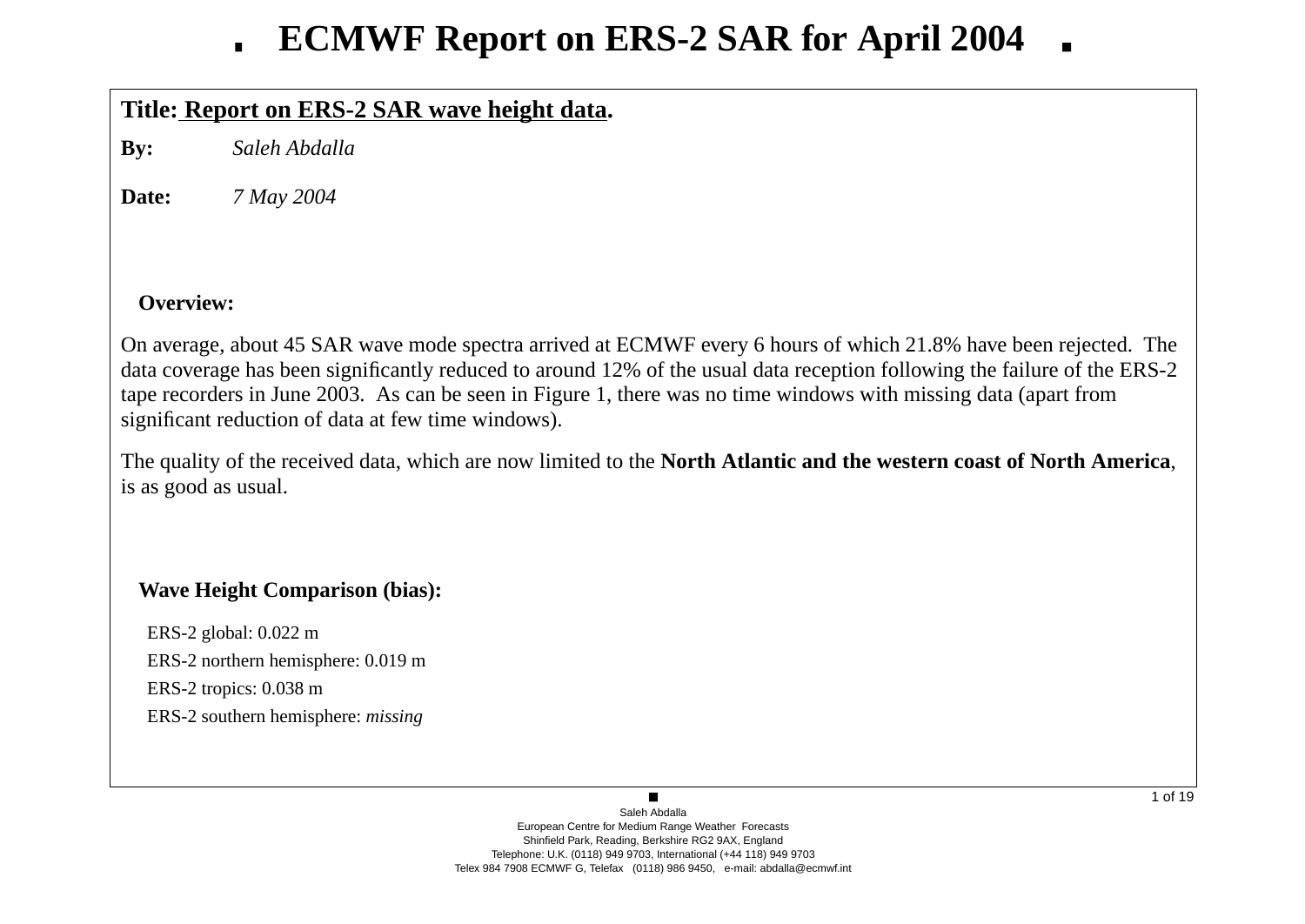# **ECMWF Report on ERS-2 SAR for April 2004**

## **Remarks:**

- **•** The SAR worked normally this month.
- **•** According to ESA (EOHelp message of 4 July 2003), the recording capabilities of ERS-2 are declared permanently una vailable following the failure of the ERS-2 tape recorder on 22 June 2003. The ERS-2 tape recorders were used to record the ERS-2 Lo w Rate mission globally for a period of 8 years of continuous acquisition. The global co verage is, therefore, discontinued. The ERS-2 Low Rate mission will be continued within the visibility of ESA ground stations o ver Europe, North Atlantic, the Arctic and western North America. ESA has the intention to extend the co verage of the Real Time Low Rate acquisition o ver the North Atlantic in the near future.
- ERS-2 SAR data and ENVISAT RA-2 Ku-band significant wave heights are assimilated in the ECMWF wave model.
- **•** There was no change in the ECMWF models during this reporting period.

## **Definitions:**

Four new integrated parameters are used to compare the SAR and the model spectra. These parameters are:

1. The mean w a ve period based on the '-1*th.*' moment ( *<sup>m</sup>*-1) defined as:

$$
T_{-1}=m_{-1}/m_0
$$

where  $m_0$  and  $m_{-1}$  are the zeroth and the '-1*th*.' moments of the wave spectrum with the *n-th*. moment, in general, is defined as: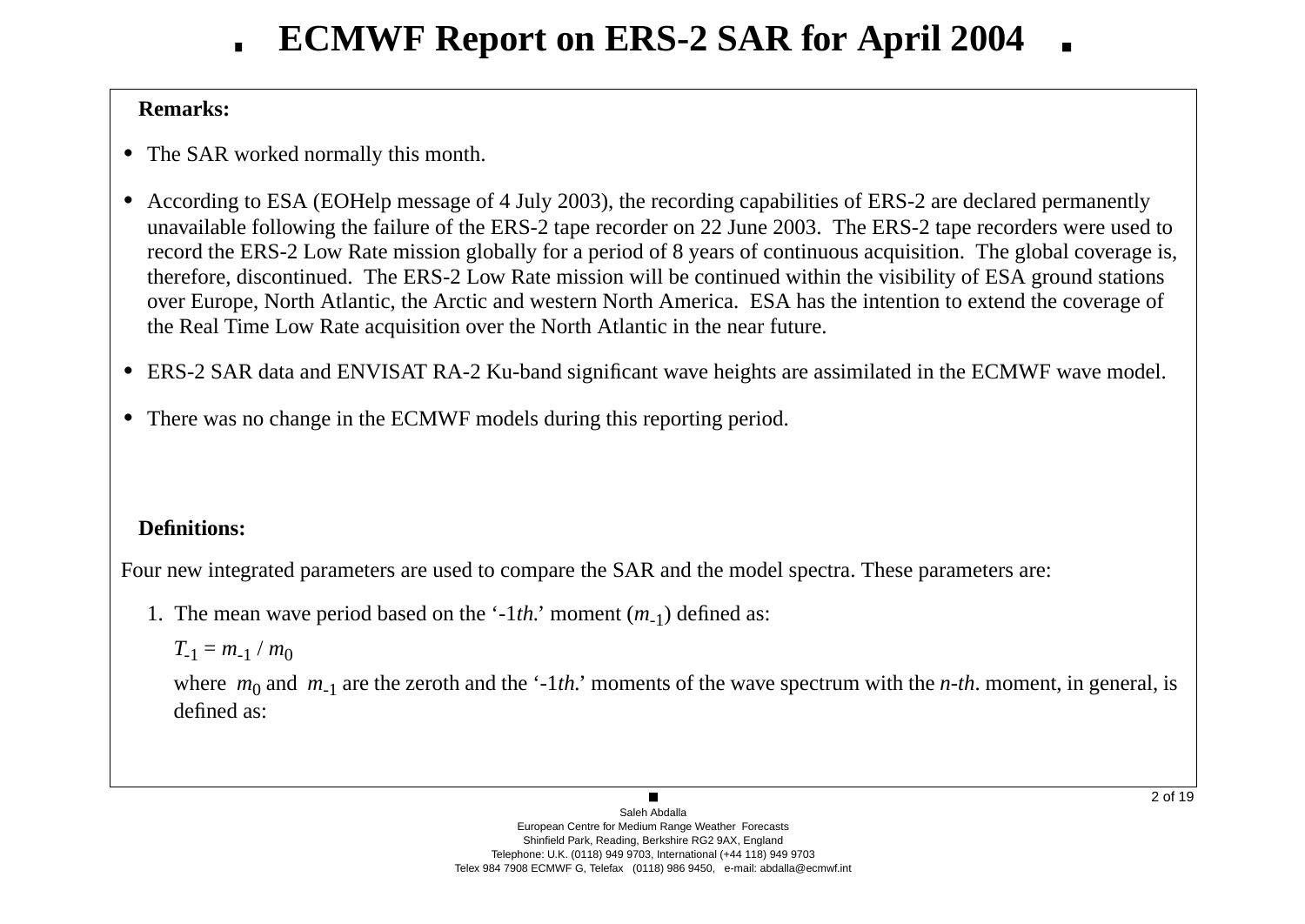$$
m_n = \int d\theta \int df \cdot f^n \cdot F(f, \theta)
$$

*F* is the wave spectrum in frequency, *f*, - direction space. The comparison between ECMWF model and SAR mean wave periods for the whole month is given in Figure 7.

2. The w a ve directional spread defined as:

$$
\sigma = \sqrt{2[1 - r_1(f)]}
$$
  
\n
$$
r_1(f) = \int df \int d\theta \cdot F(f, \theta) \cdot \cos[\theta - \varphi(f)]
$$
  
\n
$$
\varphi(f) = \tan \left\{ [\int d\theta \cdot F(f, \theta) \cdot \sin(\theta)] / [\int d\theta \cdot F(f, \theta) \cdot \cos(\theta)] \right\}
$$

The comparison between ECMWF model and SAR wave directional spread values for the whole month is given in Figure 8.

3. The mean w a ve propagation direction defined as:

$$
\varphi = \text{atan}\Bigg\{ \left[ \int df \int d\theta \cdot F(f, \theta) \cdot \sin(\theta) \right] / \left[ \int df \int d\theta \cdot F(f, \theta) \cdot \cos(\theta) \right] \Bigg\}
$$

The comparison between ECMWF model and SAR mean wave propagation directions for the whole month is given in Figure 9.

4. The spectral peakedness parameter of Goda ( *Q* <sup>p</sup>) defined as: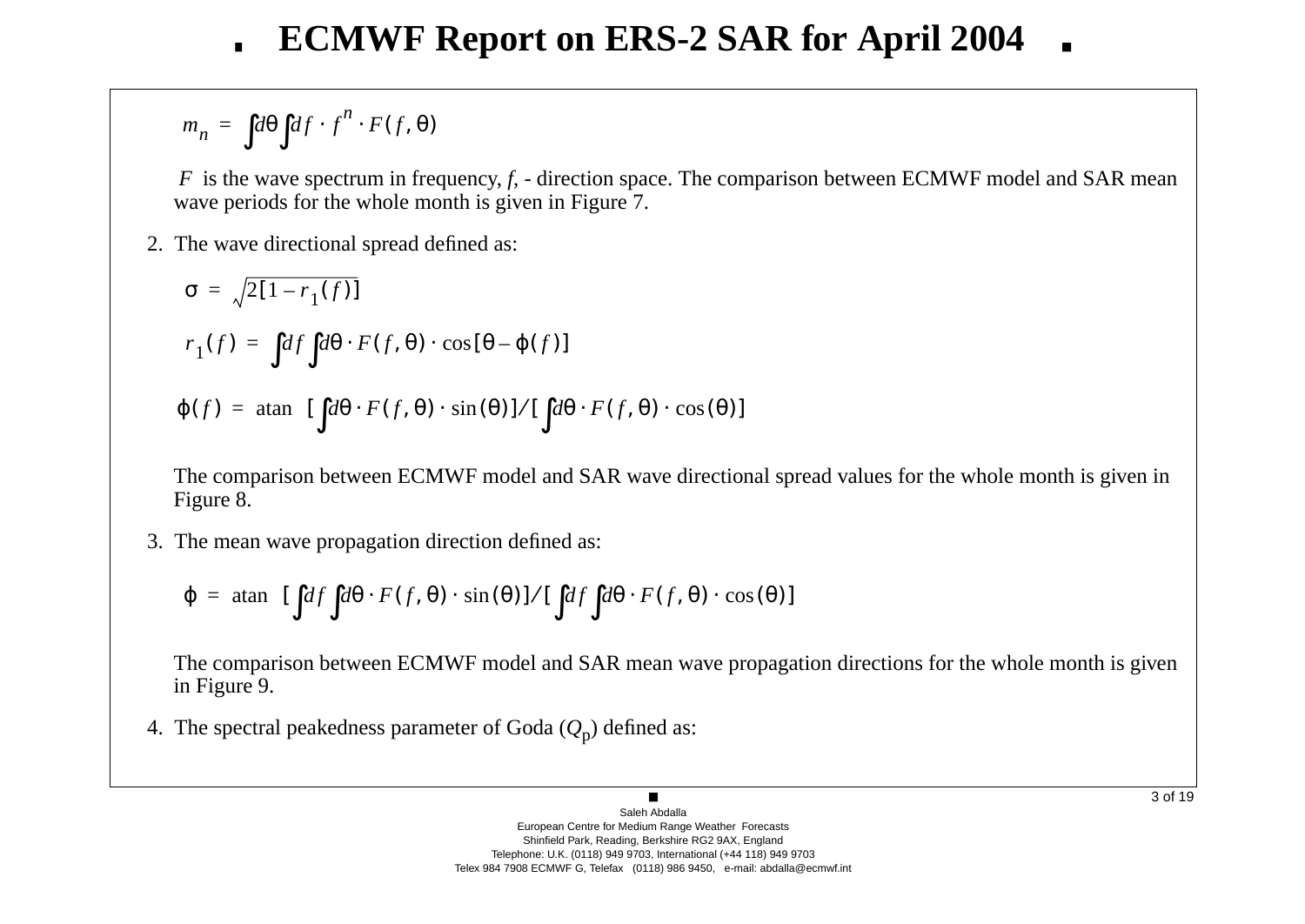#### $Q_p = 2m_0^ \int_0^{-2} d\theta \, df \cdot f \cdot F^2$  $\int d\theta \int df \cdot f \cdot F^2(f, \theta)$ =

The comparison between ECMWF model and SAR spectral peakedness (or roughly, spectral narrowness) values for the whole month is gi ven in Figure 10.

## **Figure captions:**

Figure 1: Time series of data reception for ERS-2 Altimeter data for April 2004.

Figure 2: Comparison of ECMWF wave height results with ERS-2 SAR wave height data for April 2004 (global).

Figure 3: Comparison of ECMWF wave height results with ERS-2 SAR wave height data for April 2004 (northern hemisphere)

Figure 4: Comparison of ECMWF wave height results with ERS-2 SAR wave height data for April 2004 (tropics)

Figure 5: Comparison of ECMWF wave height results with ERS-2 SAR wave height data for April 2004 (southern hemisphere)

Figure 6: ERS-2 SAR wave heights: Timeseries of bias (ERS-2 - model) and scatter index (SI).

Figure 7: Comparison of ECMWF mean wave periods with ERS-2 SAR mean wave periods for April 2004 (global).

Figure 8: Comparison of ECMWF wave directional spread with that of ERS-2 SAR for April 2004 (global).

Figure 9: Comparison of ECMWF mean wave directions with those of ERS-2 SAR for April 2004 (global).

Figure 10: Comparison of ECMWF wave peakedness factor with that of ERS-2 SAR for April 2004 (global).

Figure 11: ERS-2 SAR wave heights: Timeseries of daily bias (ERS-2 - model) for the past year.

Figure 12: ERS-2 SAR wave heights: Timeseries of daily root mean square difference (RMSE) for the past year.

Figure 13: Comparison between SAR and ECMWF "2-second wave-period interval equivalent wave heights" for April 2004 (global).

Figure 14: Comparison between SAR and ECMWF "2-second wave-period interval equivalent wave heights" for April 2004 (n. hem.).

Figure 15: Comparison between SAR and ECMWF "2-second wave-period interval equivalent wave heights" for April 2004 (tropics)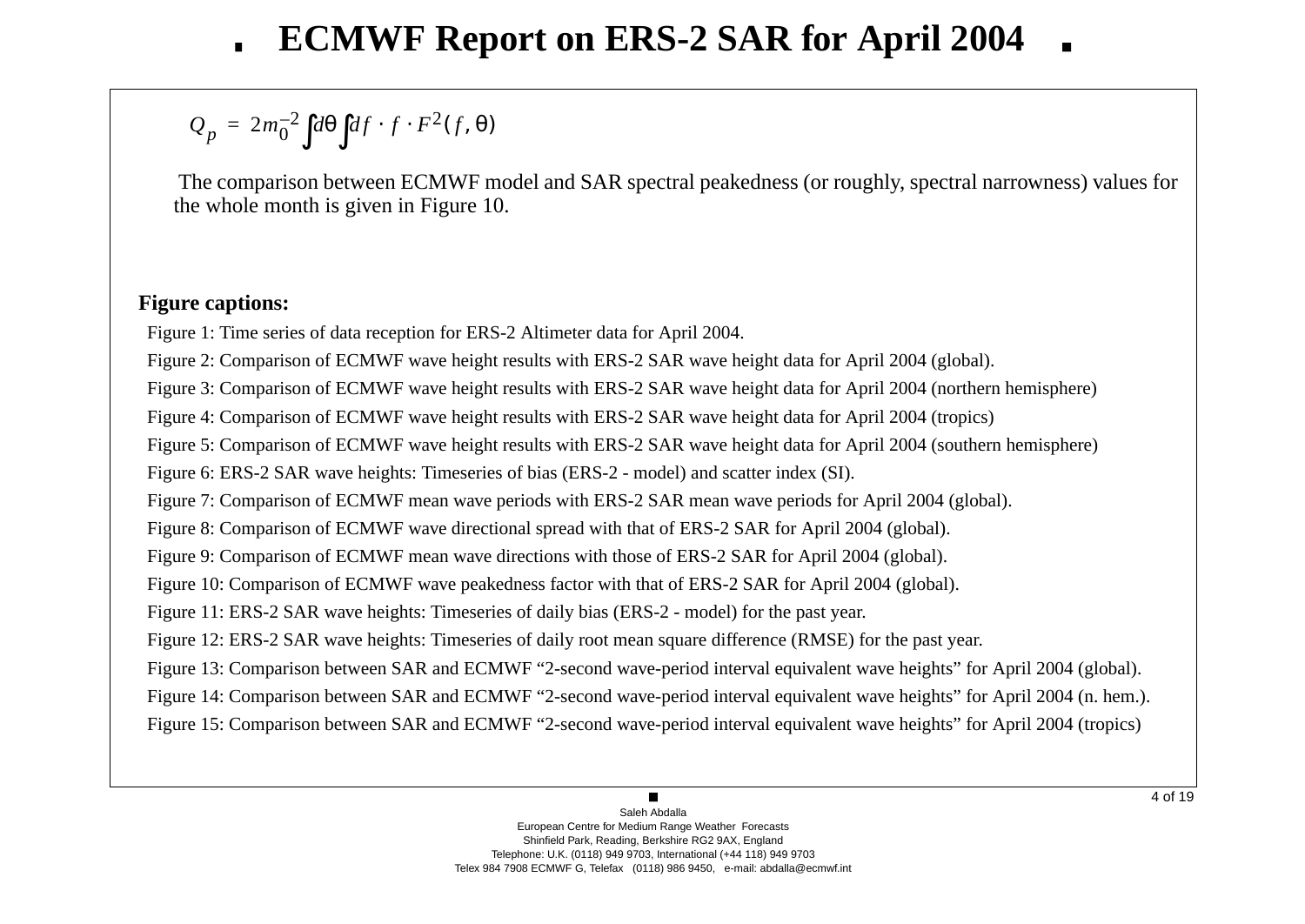

European Centre for Medium Range Weather Forecasts Shinfield Park, Reading, Berkshire RG2 9AX, England Telephone: U.K. (0118) 949 9703, International (+44 118) 949 9703 Telex 984 7908 ECMWF G, Telefax (0118) 986 9450, e-mail: abdalla@ecmwf.int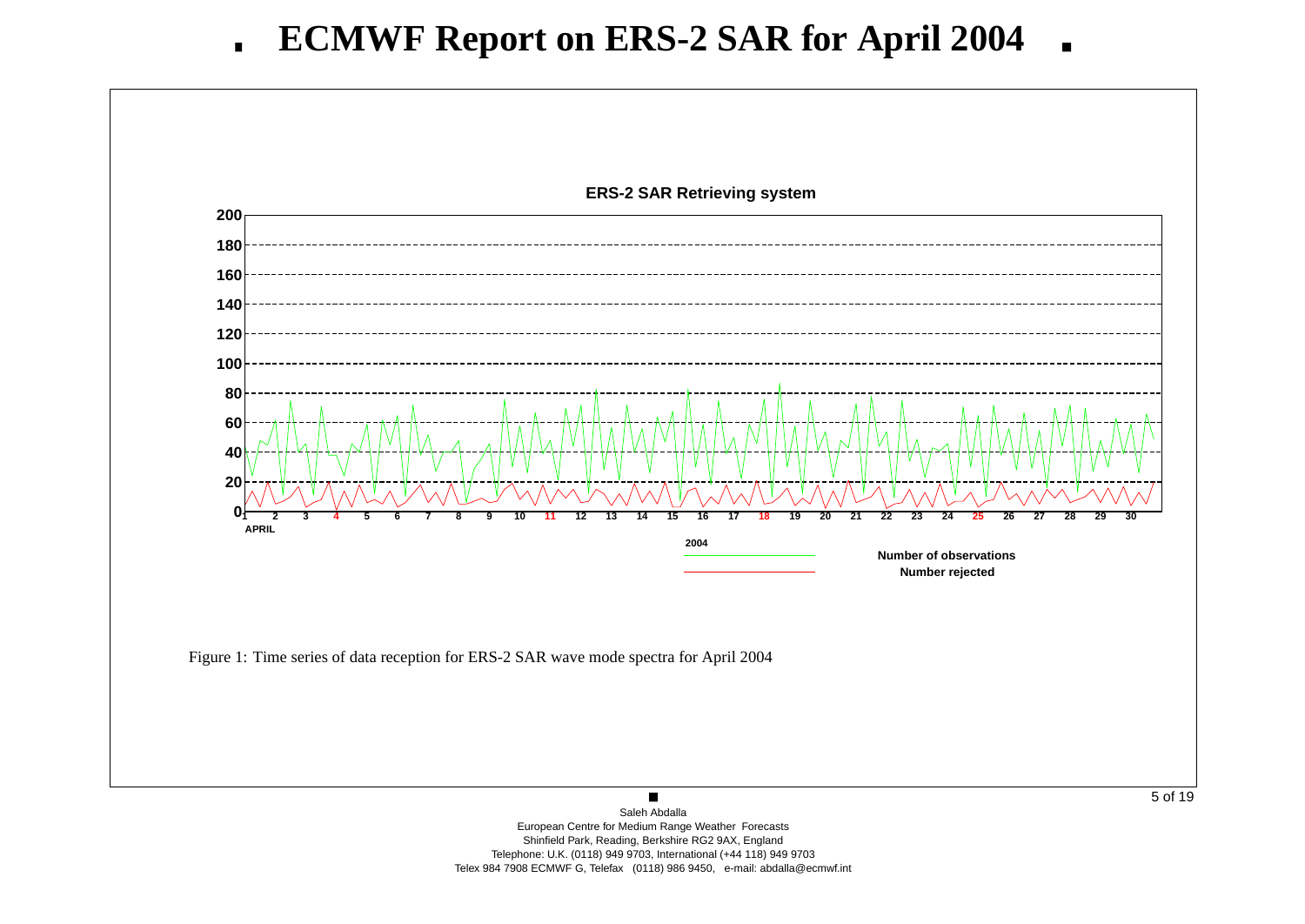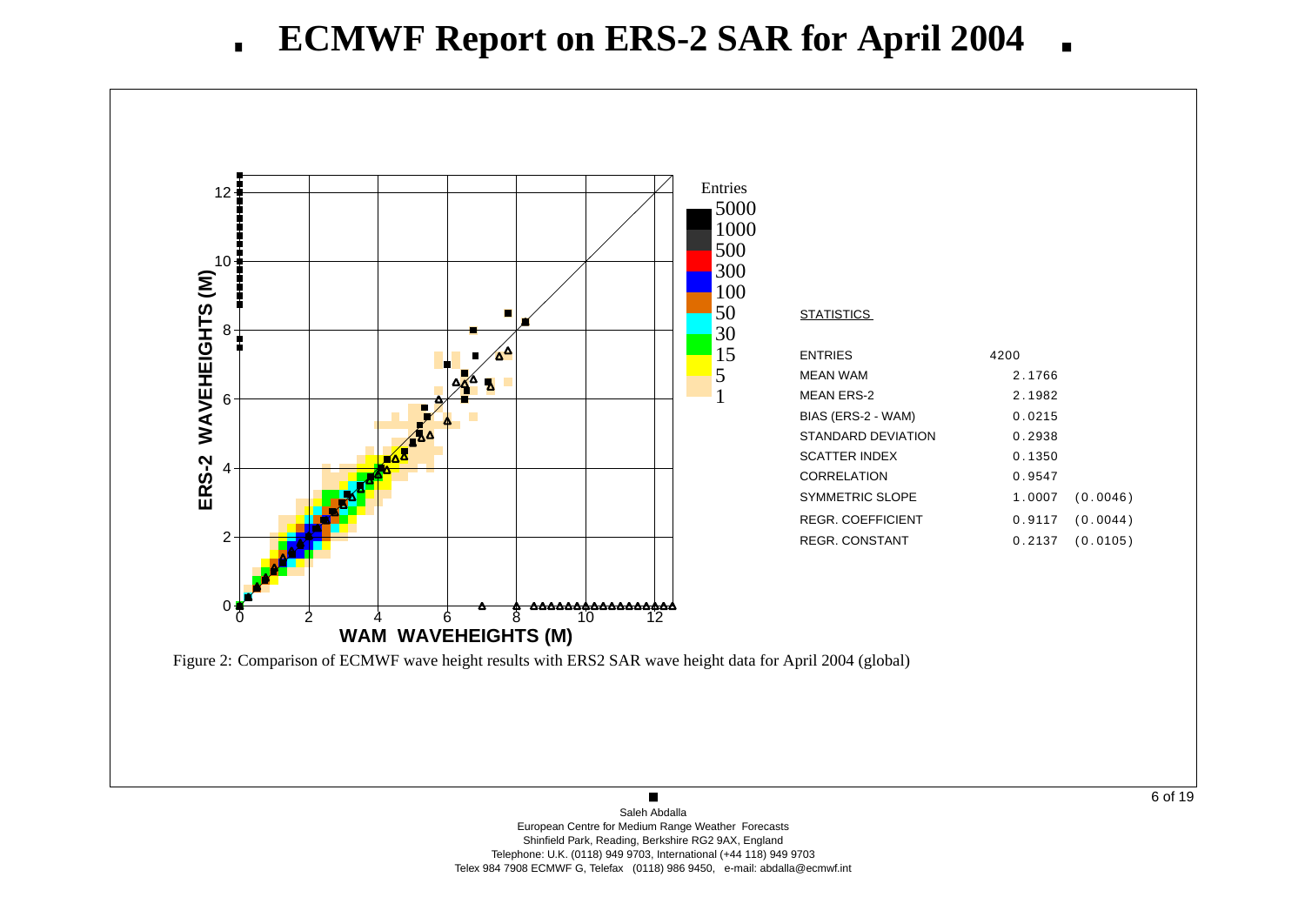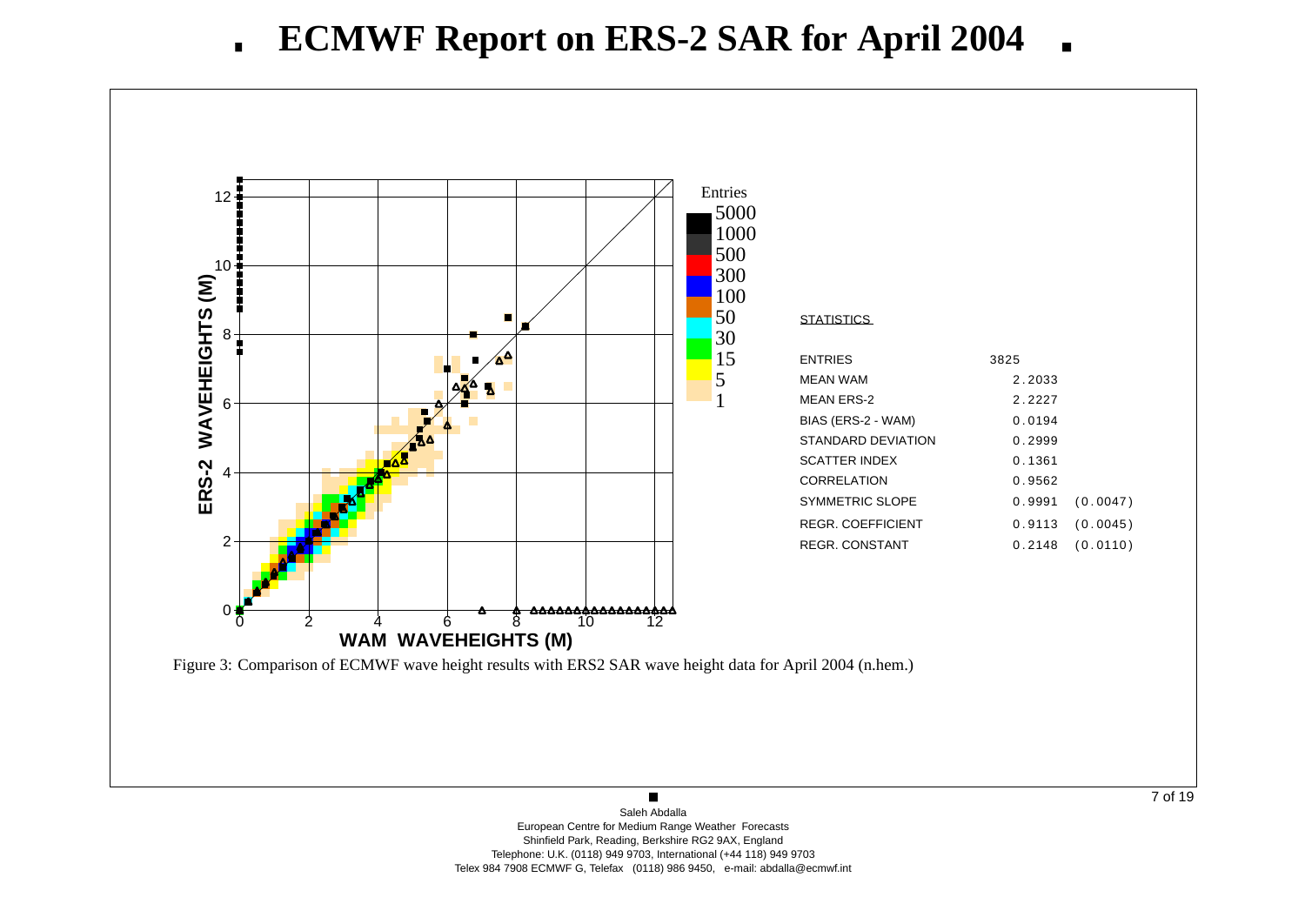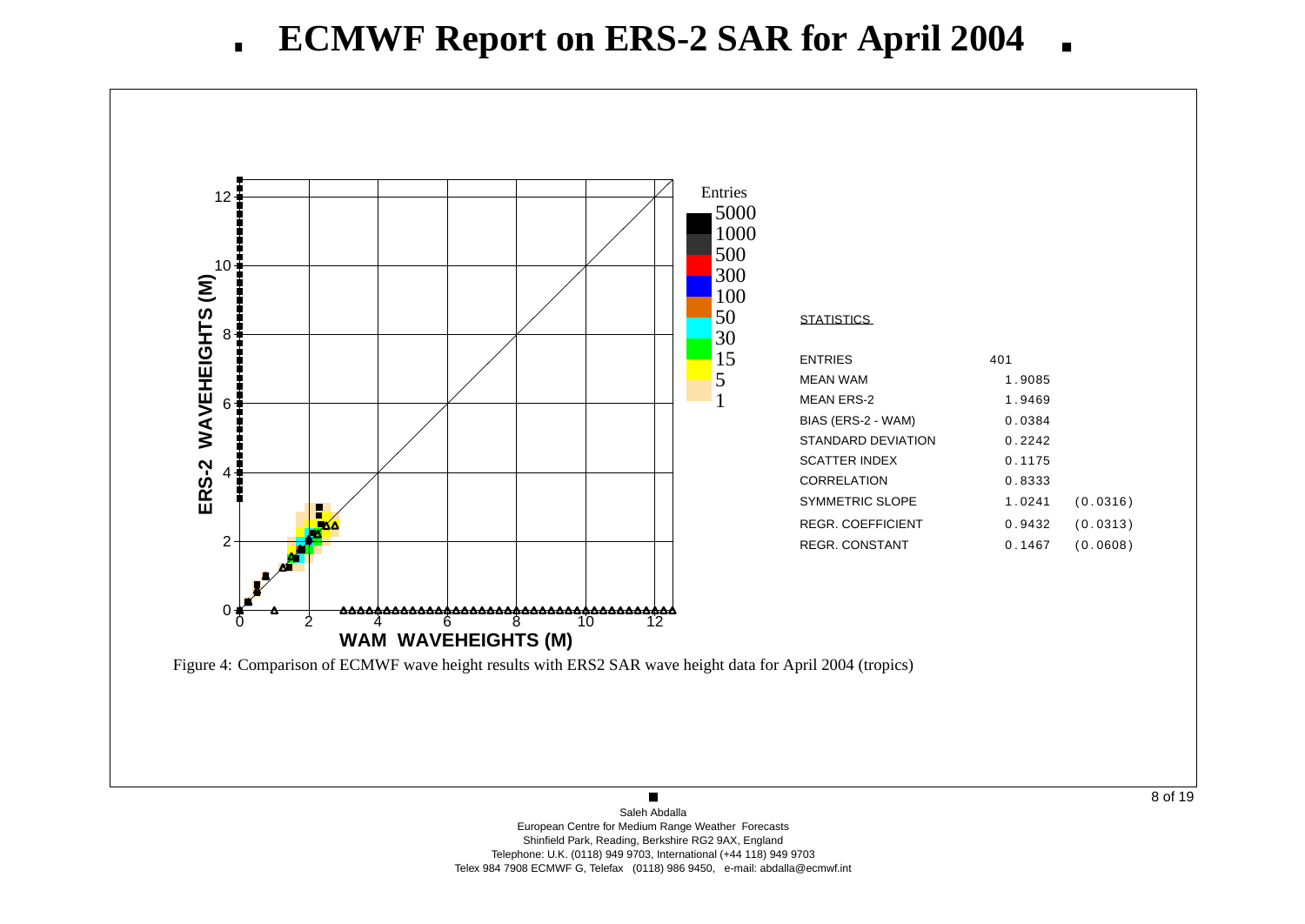

Saleh AbdallaEuropean Centre for Medium Range Weather Forecasts Shinfield Park, Reading, Berkshire RG2 9AX, England Telephone: U.K. (0118) 949 9703, International (+44 118) 949 9703 Telex 984 7908 ECMWF G, Telefax (0118) 986 9450, e-mail: abdalla@ecmwf.int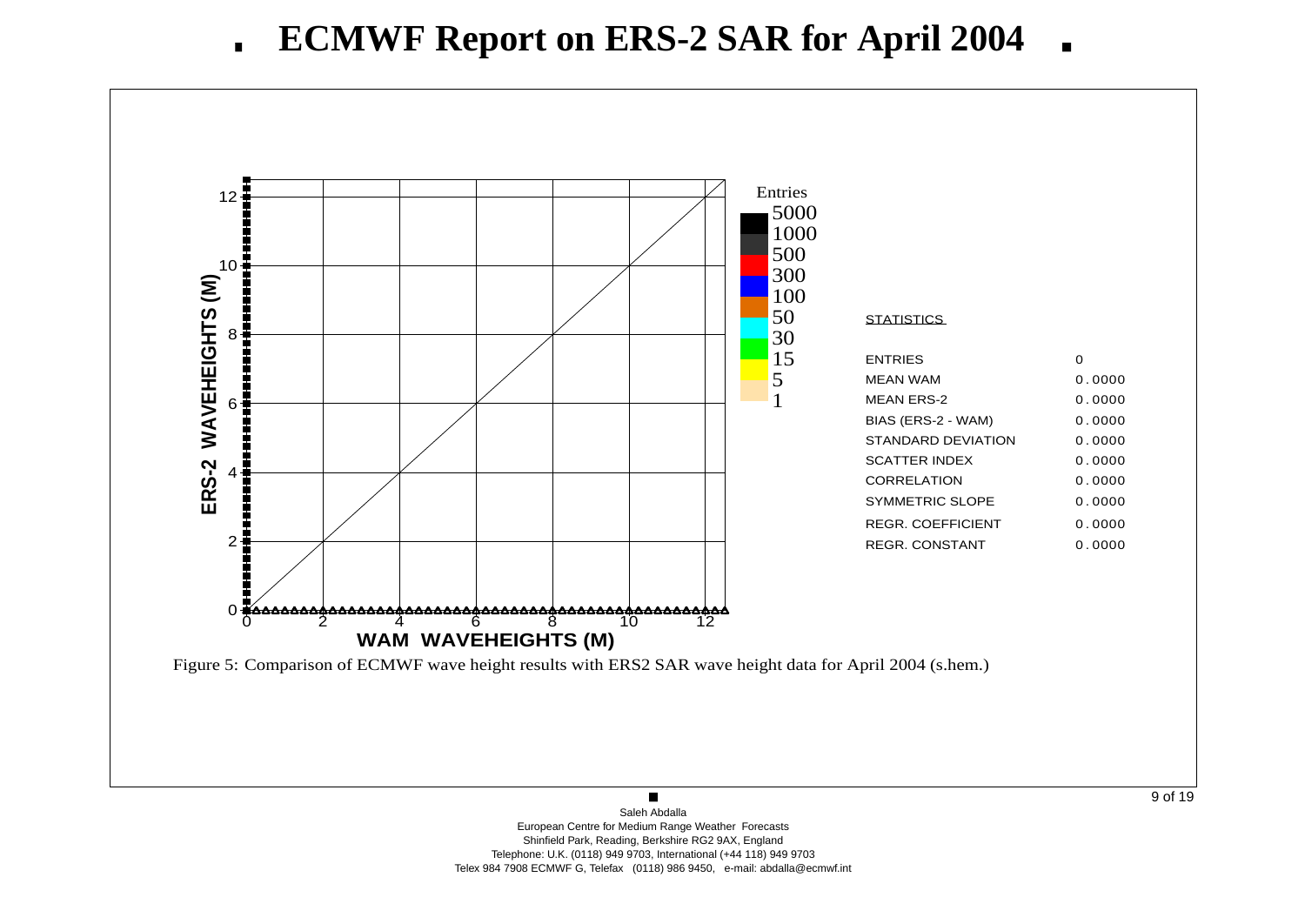**ECMWF Report on ERS-2 SAR for April 2004**  $\blacksquare$ 



Shinfield Park, Reading, Berkshire RG2 9AX, England Telephone: U.K. (0118) 949 9703, International (+44 118) 949 9703 Telex 984 7908 ECMWF G, Telefax (0118) 986 9450, e-mail: abdalla@ecmwf.int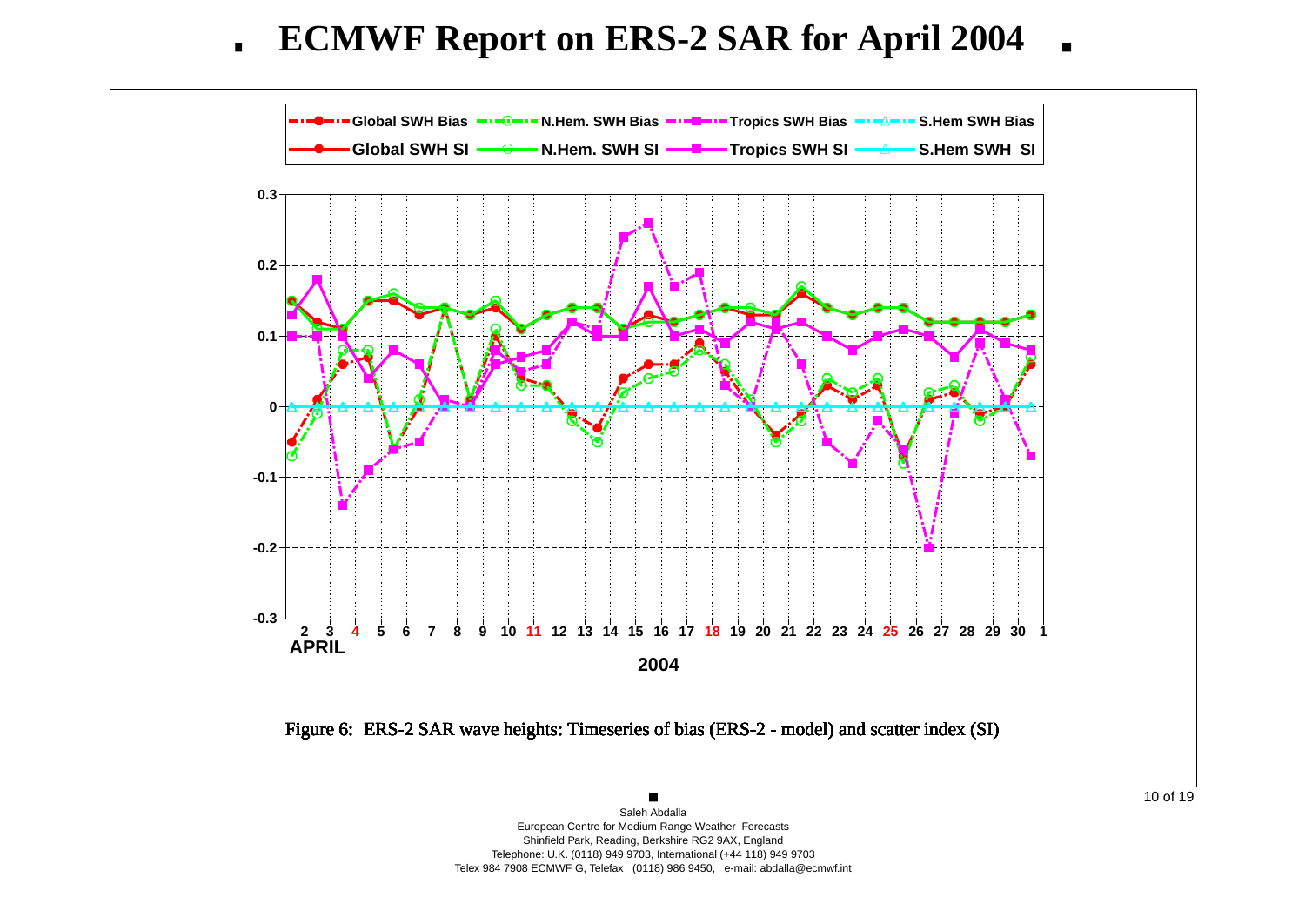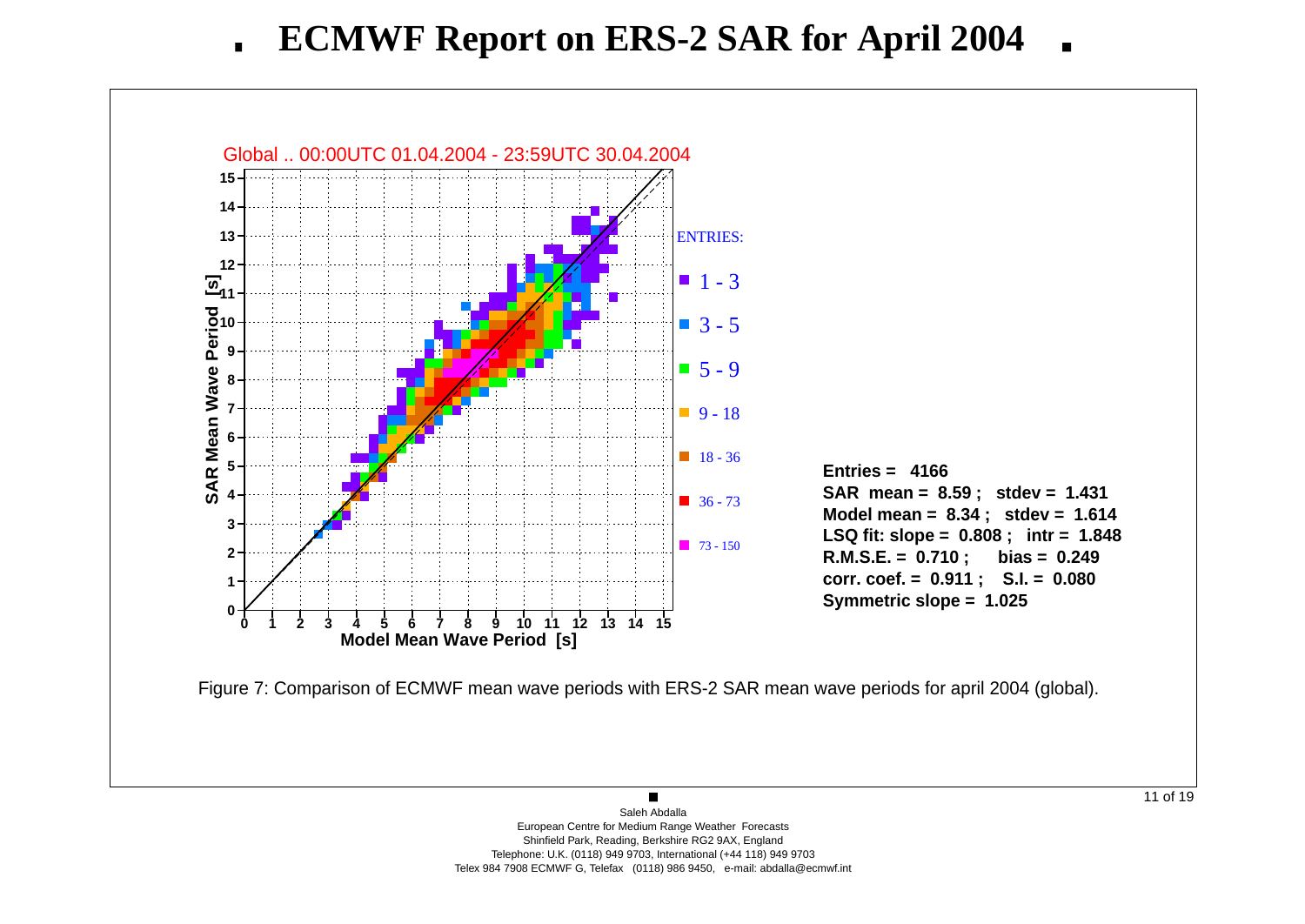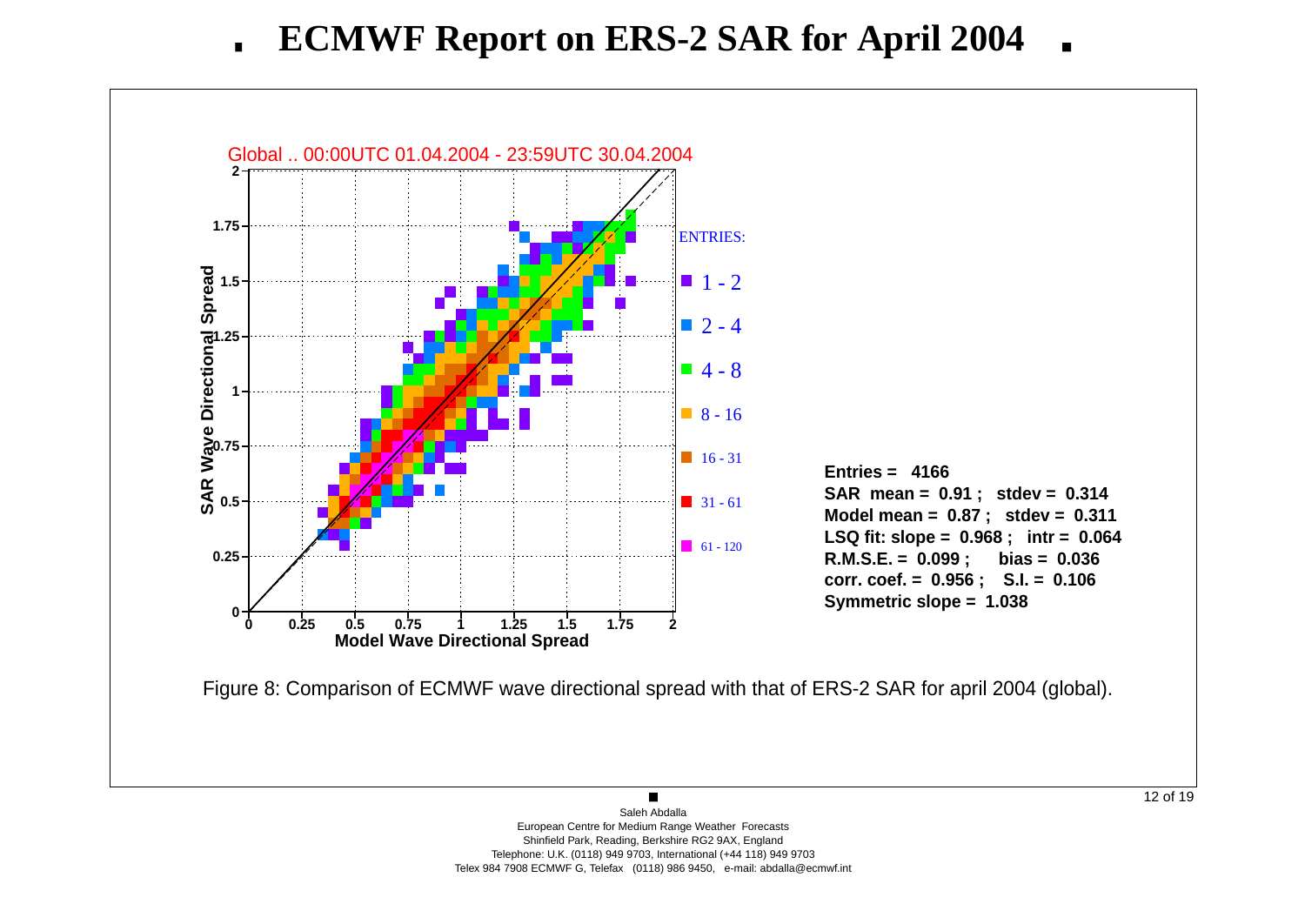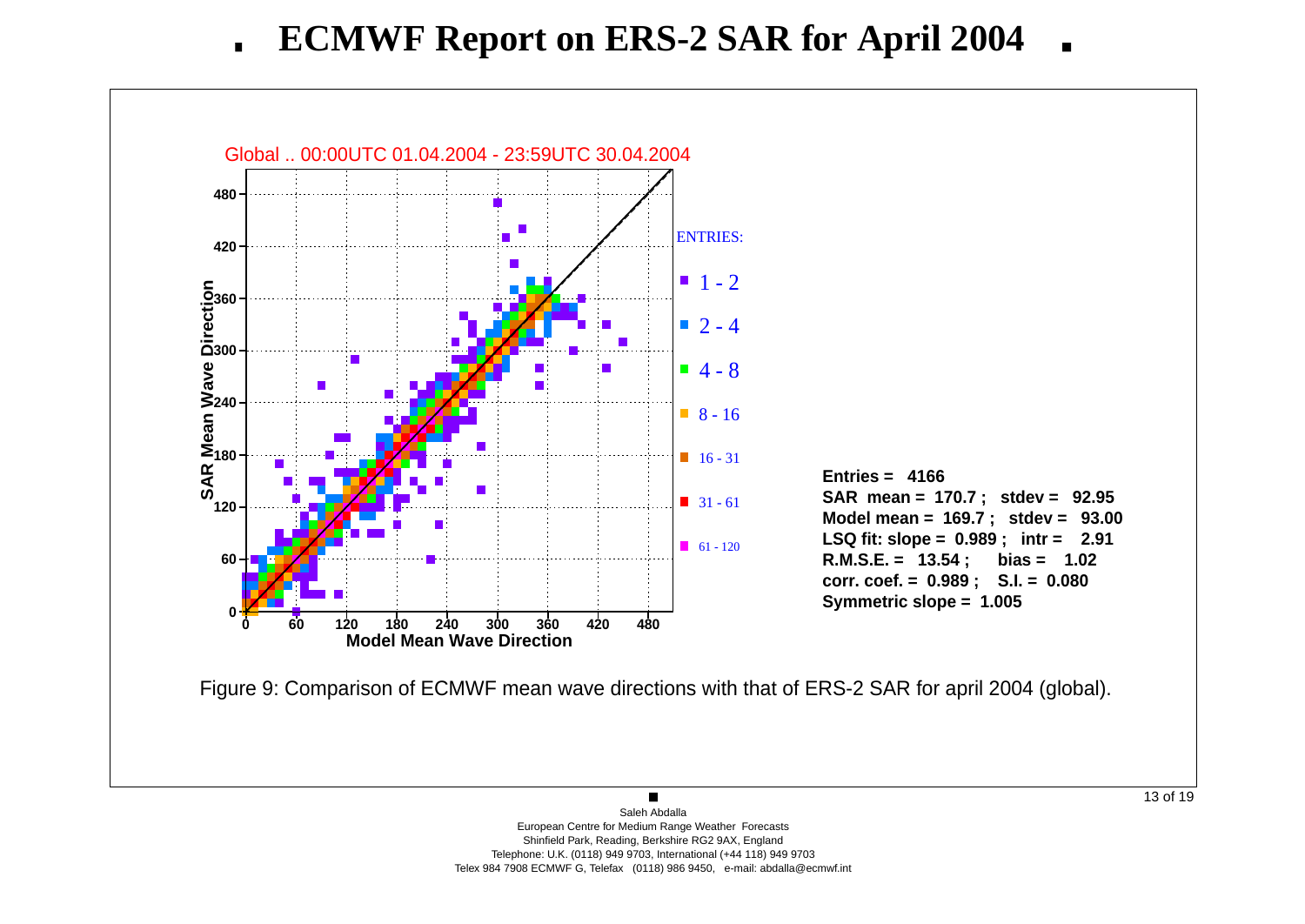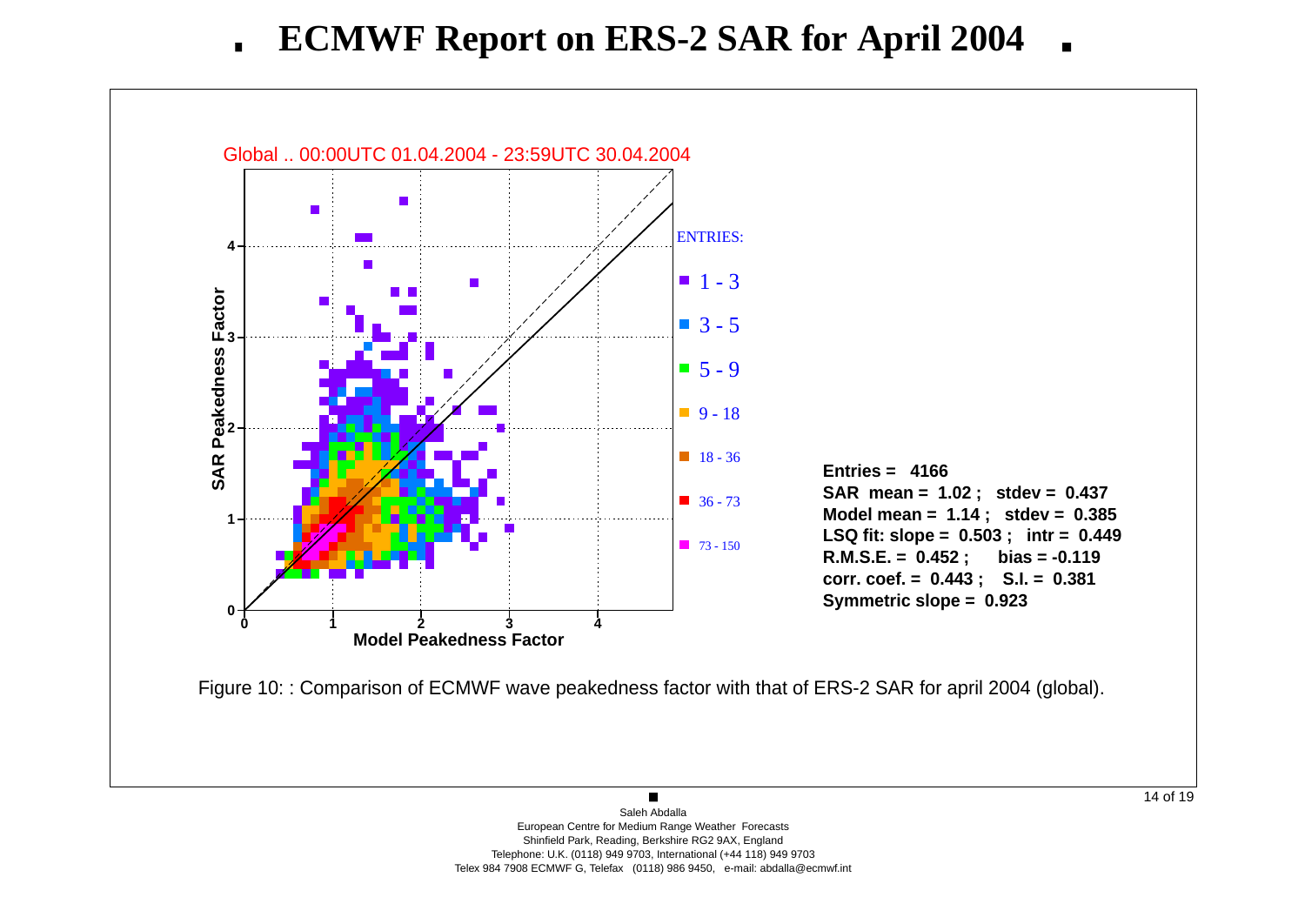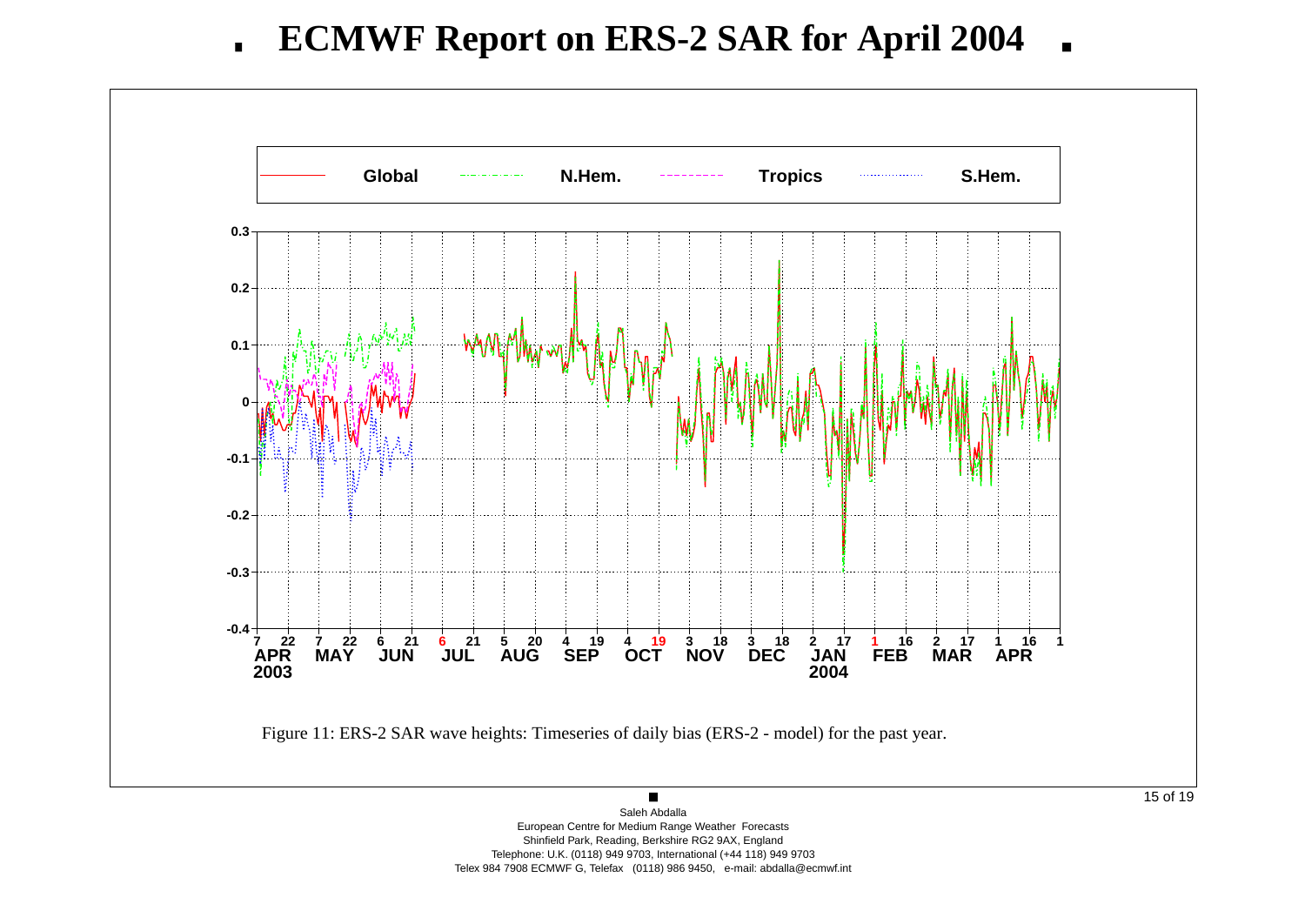

Saleh Abdalla European Centre for Medium Range Weather Forecasts Shinfield Park, Reading, Berkshire RG2 9AX, England Telephone: U.K. (0118) 949 9703, International (+44 118) 949 9703 Telex 984 7908 ECMWF G, Telefax (0118) 986 9450, e-mail: abdalla@ecmwf.int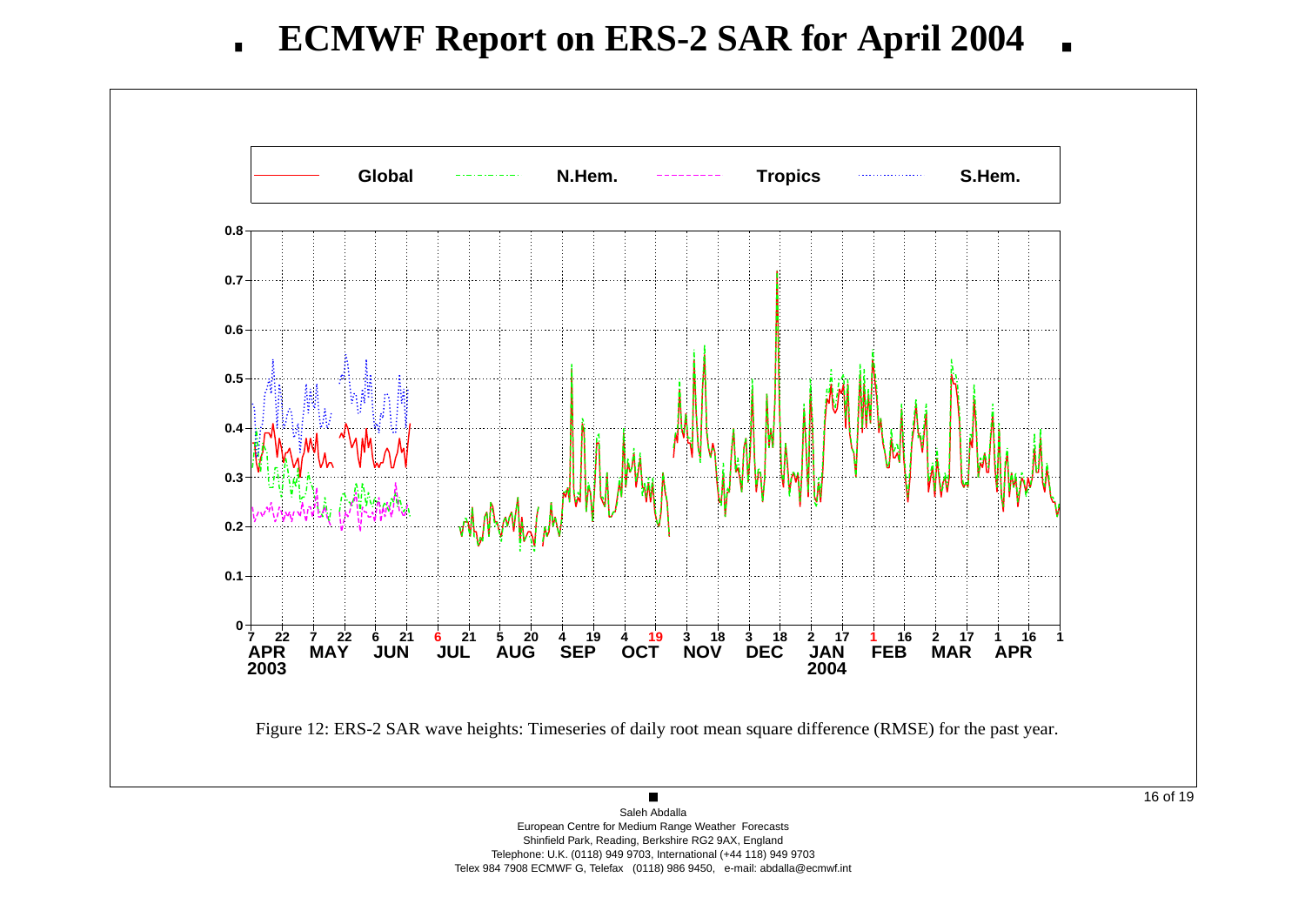**ECMWF Report on ERS-2 SAR for April 2004**  $\blacksquare$ 

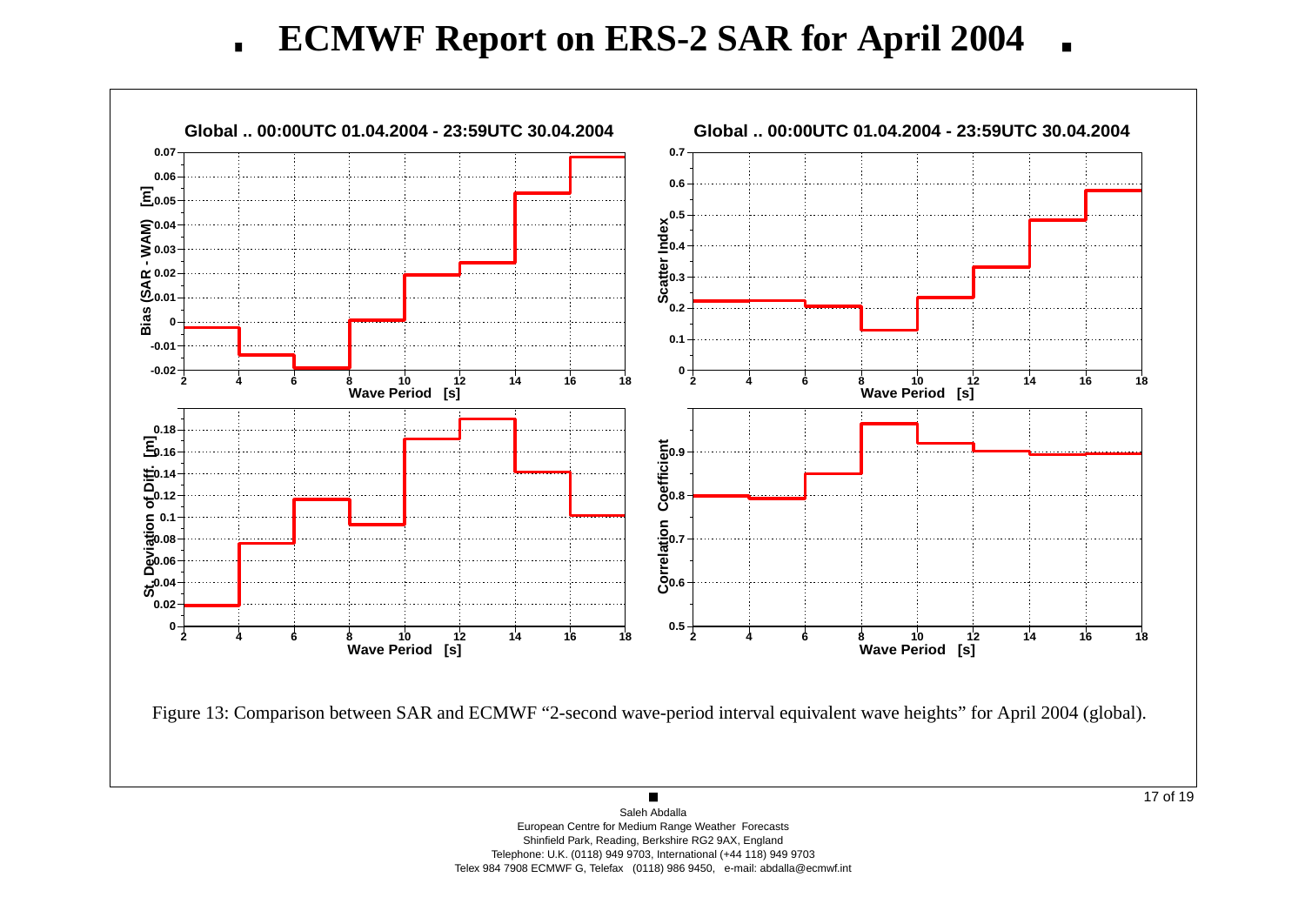**ECMWF Report on ERS-2 SAR for April 2004**  $\blacksquare$